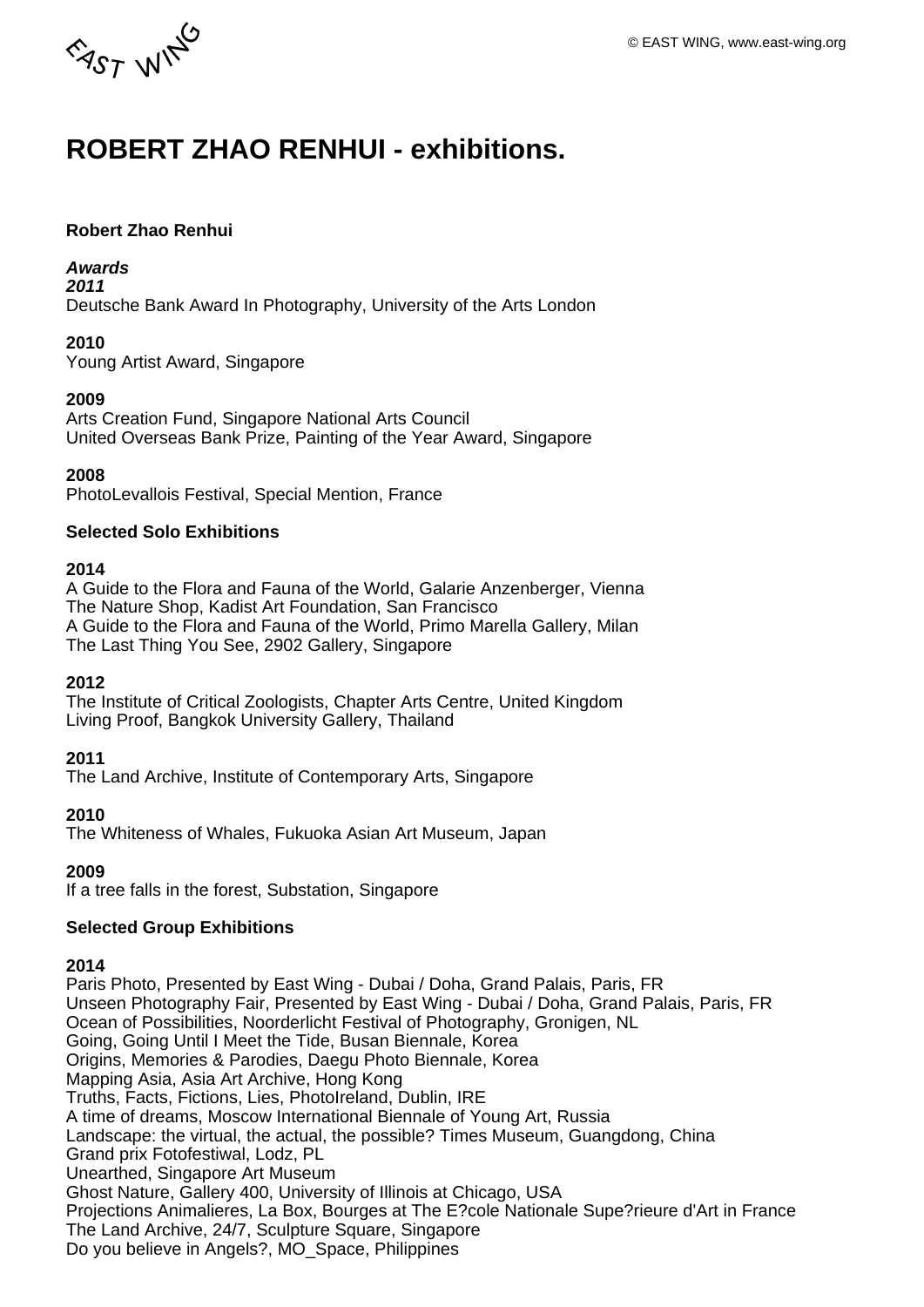## **2013**

If the world changed, Singapore Biennale, The Peranakan Museum Photoquai 4, Museum de Branly, Paris FR Novel Ecologies, Cross Art Projects, Sydney, AUS The Artist, The Book and the Crowd, Substation, Singapore Living in the ruins of the 20th Century, University of Technology, Sydney, AUS International Festival of Photography, Mineiro Museum, Brazil The Realm In The Mirror, The Vision out of Image, Suzhou Jinji Lake Art Museum, China Engaging Perspectives, New Art From Singapore, Centre of Contemporary Art, Singapore President's Young Talent Exhibition, Singapore Art Museum Edit, Image Phobia and Fetish, Shangart, Shanghai, China Earth Works, PPOW Gallery, New York, USA Adapting to the Anthropocene, Unesco House, Paris, FR Going where, Shangart, Singapore Encounter : The Royal Academy in Asia, The Institute of Contemporary Arts, Singapore Beast Bloom for Thee, Canna Galarie, Jakarta, Indonesia Between Conversations, Yavuz Fine Art, Singapore

## **2012**

Terra Cognita, Noorderlitcht Festival of Photography, Groningen, NL FutureMap, Zabludowicz Collection, London, UK FutureProof, Singapore Art Museum Hijacked III, Contemporary Photography from the UK and Australia, Perth Institute of Contemporary Arts

#### **2011**

We who saw signs, Institute of Contemporary Arts, Singapore Territories of the real and unreal, Langgeng Arts Foundation, Indonesia Animal Talk, Jendela, Singapore Right Here, Right Now, Format International Photography Festival, Derby, UK Not too far away, 2902 Gallery, Singapore

#### **2010**

"Haven't You Heard?", The Hong Kong Arts Centre When Species Meet : A gaze that is nonhuman, MOMA Warsaw, PL Emerging Wave, GoEun Museum of Photography, Korea Art & The Law, M1 Fringe Festival, Jendela Gallery, Singapore CUT 2010, New Photography from Southeast Asia : Parallel Universe, Valentine Willie Fine Art, Singapore

#### **2009**

A touch of violence, National Arts Gallery, Albania Photocinema, Format International Photography Festival, Derby, UK

#### **2008**

We decided to go to the zoo but it was raining, PhotoLevallois Festival, Paris, FR

#### **Residencies**

**2014**

Kadist Art Foundation, San Francisco, USA

#### **2013**

Earth Observatory of Singapore

#### **2012**

National Museum of Wales, Residency by Chapter Arts Centre, UK Langgeng Arts Foundation, Residency on Dutch Colonial Archives

#### **2011**

Bangkok University Gallery The Arctic Circle Residency Ffotogallery, Wales, UK